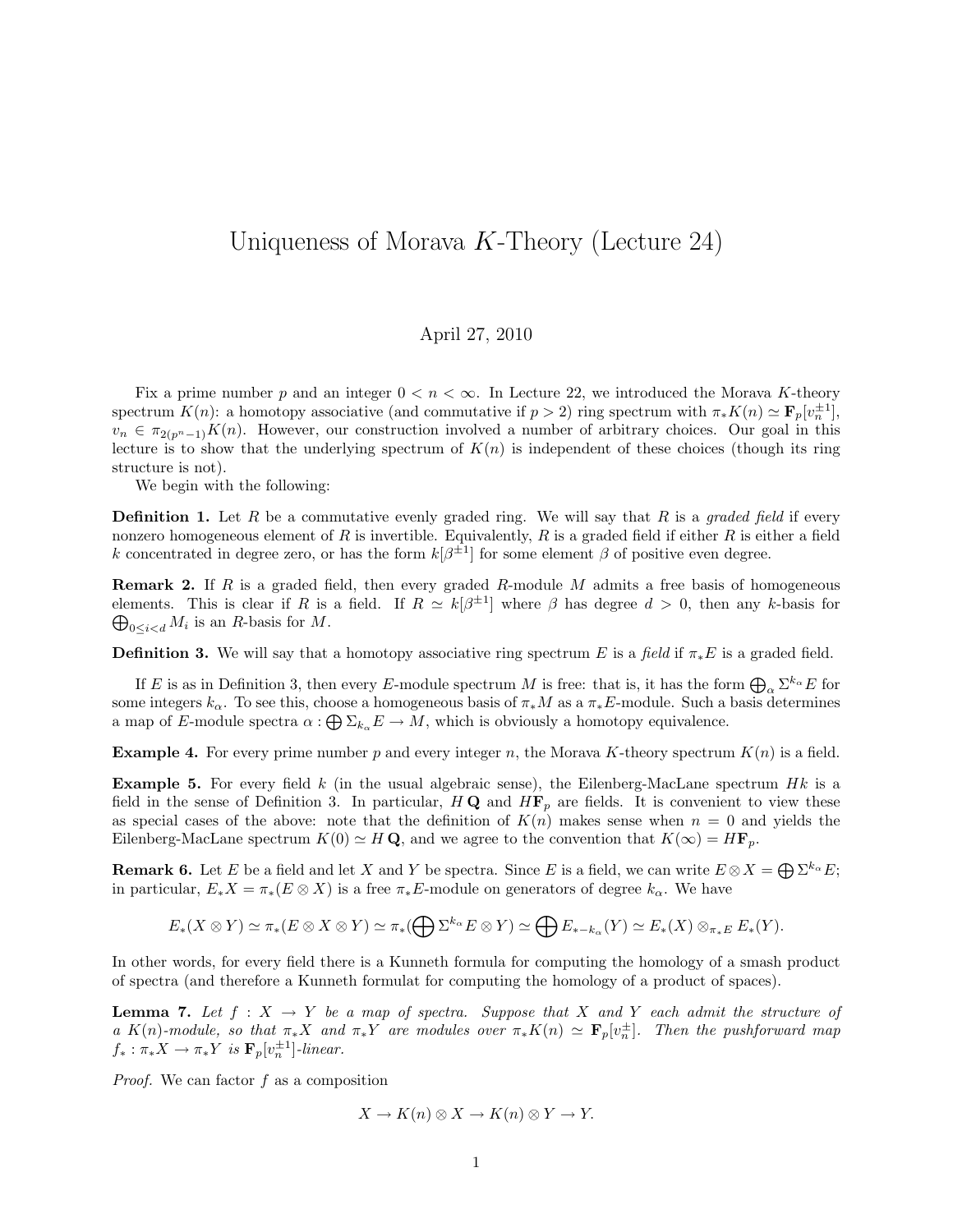Here we regard  $K(n) \otimes X$  and  $K(n) \otimes Y$  as  $K(n)$ -module spectra via the left action of  $K(n)$  on itself. Each of the maps in this diagram is a  $K(n)$ -module map except for the first. It therefore suffices to treat the case  $Y = K(n) \otimes X$ . Since  $K(n)$  is a field, the module X is free, so we may reduce to the case  $X = K(n)$ . In this case, we are required to prove that the two evident maps

$$
f, g: K(n) \to K(n) \otimes K(n)
$$

induce the same map on homotopy groups. In other words, we must show that  $f_*(v_n) = g_*(v_n)$ .

Note that  $K(n) \otimes K(n)$  comes equipped with two complex orientations, determining two formal group laws over  $R = \pi_{\text{even}}(K(n) \otimes K(n))$ . These formal group laws have p-series  $[p](t) \equiv f_*(v_n)t^{p^n} \mod (t)^{p^n+1}$ and  $[p]'(t) \equiv g_*(v_n)t^{p^n}$  mod  $(t)^{p^{n'+1}}$ . Since these formal group laws differ by a coordinate change of the form  $t \mapsto t + b_1t^2 + b_2t^3 + \ldots$ , we conclude that  $f_*v_n = g_*v_n$ .

**Proposition 8.** Let X be a spectrum which admits the structure of a  $K(n)$ -module, and let Y be a retract of X. Then Y admits the structure of a  $K(n)$ -module.

Proof. We have maps

$$
Y \xrightarrow{i} X \xrightarrow{r} Y
$$

whose composition is homotopic to idy. The composition  $f = i \circ r$  is a map from X to itself. It follows from the Lemma that  $f_*$  is an  $\mathbf{F}_p[v_n^{\pm 1}]$ -module map from  $\pi_* X$  to itself. In particular, the image of  $f_*$  is a graded  $\mathbf{F}_p[v_n^{\pm 1}]$ -submodule of  $\pi_* X$ . This image is automatically free, and so has a basis of classes  $\eta_\alpha \in \pi_{k_\alpha} X$ . This basis determines a map  $\alpha: \bigoplus \Sigma^{k_{\alpha}} K(n) \to X$ . By construction, the map  $r \circ \alpha$  induces an isomorphism on homotopy groups and therefore determines an equivalence  $Y \simeq \bigoplus \Sigma^{k_{\alpha}} K(n)$ . П

**Proposition 9.** Let E be any field and suppose that  $E \otimes K(n)$  is nonzero. Then E admits the structure of  $a K(n)$ -module.

*Proof.* If  $E \otimes K(n)$  is nonzero, then the unit map  $E \to E \otimes K(n)$  is nonzero. Using the assumption that E is a field, we deduce that E is a direct summand of  $E \otimes K(n)$ , and so admits a  $K(n)$ -module structure by Proposition 8.  $\Box$ 

**Proposition 10.** Let E be a complex-oriented ring spectrum whose associated formal group has height exactly n. If  $E \neq 0$ , then  $E \otimes K(n) \neq 0$ .

Note that  $E \otimes E(n-1)$  is a complex oriented ring spectrum whose formal group is both of height  $\leq n-1$ and exactly n; it follows that  $E \otimes E(n-1) \simeq 0$ . If  $E \otimes K(n) \simeq 0$ , then it follows from the last lecture that  $E \otimes E(n) \simeq 0$ . But  $\pi_*(E \otimes E(n))$  is the pullback of the quasi-coherent sheaf  $\mathcal{F}_E$  on  $\mathcal{M}_{FG}$  along the flat map  $\text{Spec } W(k)[[v_1, \ldots, v_{n-1}]] \to \mathcal{M}_{\text{FG}}$ . It follows that  $\mathcal{F}_E$  vanishes when restricted to the open substack  $\mathcal{M}_{\text{FG}}^{\leq n}$ . Since the formal group of E has height  $\leq n$ , we conclude that  $E \simeq 0$ .

**Proposition 11.** Let E be any complex-oriented ring spectrum whose formal group has height exactly n, and whose homotopy groups are given by  $\pi_* E \simeq \mathbf{F}_p[v_n^{\pm 1}]$ . Then there is a homotopy equivalence of spectra  $E \simeq K(n).$ 

*Proof.* Since  $E \neq 0$  and the formal group of E has height n, we conclude that  $E \otimes K(n) \neq 0$  (Proposition 10). It follows from Proposition 9 that E admits the structure of a  $K(n)$ -module. This module is automatically free (since  $K(n)$  is a field); it follows by inspecting homotopy groups that E must be free of rank 1: that is,  $E \simeq K(n).$  $\Box$ 

It follows from Proposition 11 that when  $n = 1$ , the Morava K-theory  $K(n)$  reduces to something familiar. Let  $K$  denote the complex  $K$ -theory spectrum. Then  $K$  has a canonical complex orientation, whose associated formal group law is given by  $f(x, y) = x + y + \beta xy$ , where  $\beta \in \pi_2 K$  denotes the Bott element. Fix a prime number p, and let  $\widehat{K}$  denote the p-adic completion of K. Then  $\pi_0\widehat{K} \simeq \mathbf{Z}_p$ , and the formal group law over  $\mathbf{Z}_p$  deforms the multiplicative formal group law (of height 1) over  $\mathbf{F}_p$ . We deduce: